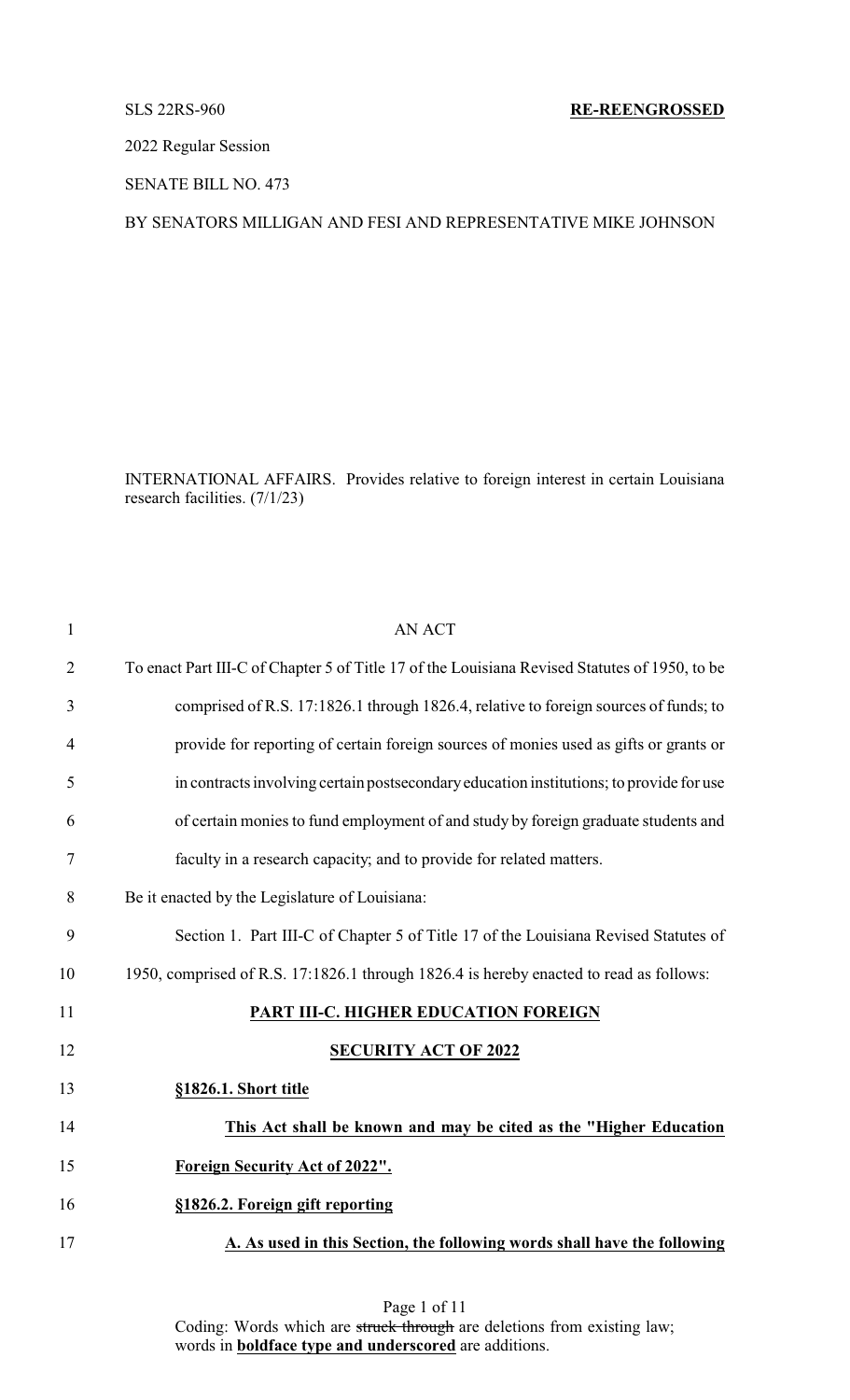| $\mathbf{1}$   | meanings unless the context clearly indicates otherwise:                            |
|----------------|-------------------------------------------------------------------------------------|
| $\overline{2}$ | (1) "Affiliate organization" means any entity under the control of or               |
| 3              | established for the benefit of an organization required to report under this        |
| $\overline{4}$ | Section, including a direct-support organization.                                   |
| 5              | (2) "Contract" means any agreement for the acquisition by purchase,                 |
| 6              | lease, or barter of property or services by a foreign source for the direct benefit |
| 7              | or use of any of the parties, and any purchase, lease, or barter of property or     |
| 8              | services from a foreign country of concern.                                         |
| 9              | (3) "Foreign country of concern" means countries under sanctions or                 |
| 10             | other restrictions imposed by the state or federal government, including any        |
| 11             | federal license requirement; custom rules; export controls; restrictions on         |
| 12             | taking institution property, including but not limited to intellectual property,    |
| 13             | abroad; restrictions on presentations, teaching, and interactions with foreign      |
| 14             | colleagues; and other subjects important to the research and academic property      |
| 15             | of the institution.                                                                 |
| 16             | (4) "Foreign government" means the government of any country, nation,               |
| 17             | or group of nations, or any province or other political subdivision of any          |
| 18             | country or nation, other than the government of the United States and its states    |
| 19             | or political subdivisions, including any agent of the foreign government.           |
| 20             | (5) "Foreign source" means any of the following:                                    |
| 21             | (a) A foreign government or an agency of a foreign government.                      |
| 22             | (b) A legal entity, governmental or otherwise, created solely under the             |
| 23             | laws of a foreign state or states.                                                  |
| 24             | (c) An individual who is not a citizen of the United States or of a territory       |
| 25             | or protectorate of the United States.                                               |
| 26             | (d) An agent, including a subsidiary or an affiliate of a foreign legal             |
| 27             | entity, acting on behalf of any source defined in Subparagraph (a), (b), or (c) of  |
| 28             | this Paragraph.                                                                     |
| 29             | "Gift" means any contract, gift, grant, endowment, award,<br>(6)                    |

Page 2 of 11 Coding: Words which are struck through are deletions from existing law; words in **boldface type and underscored** are additions.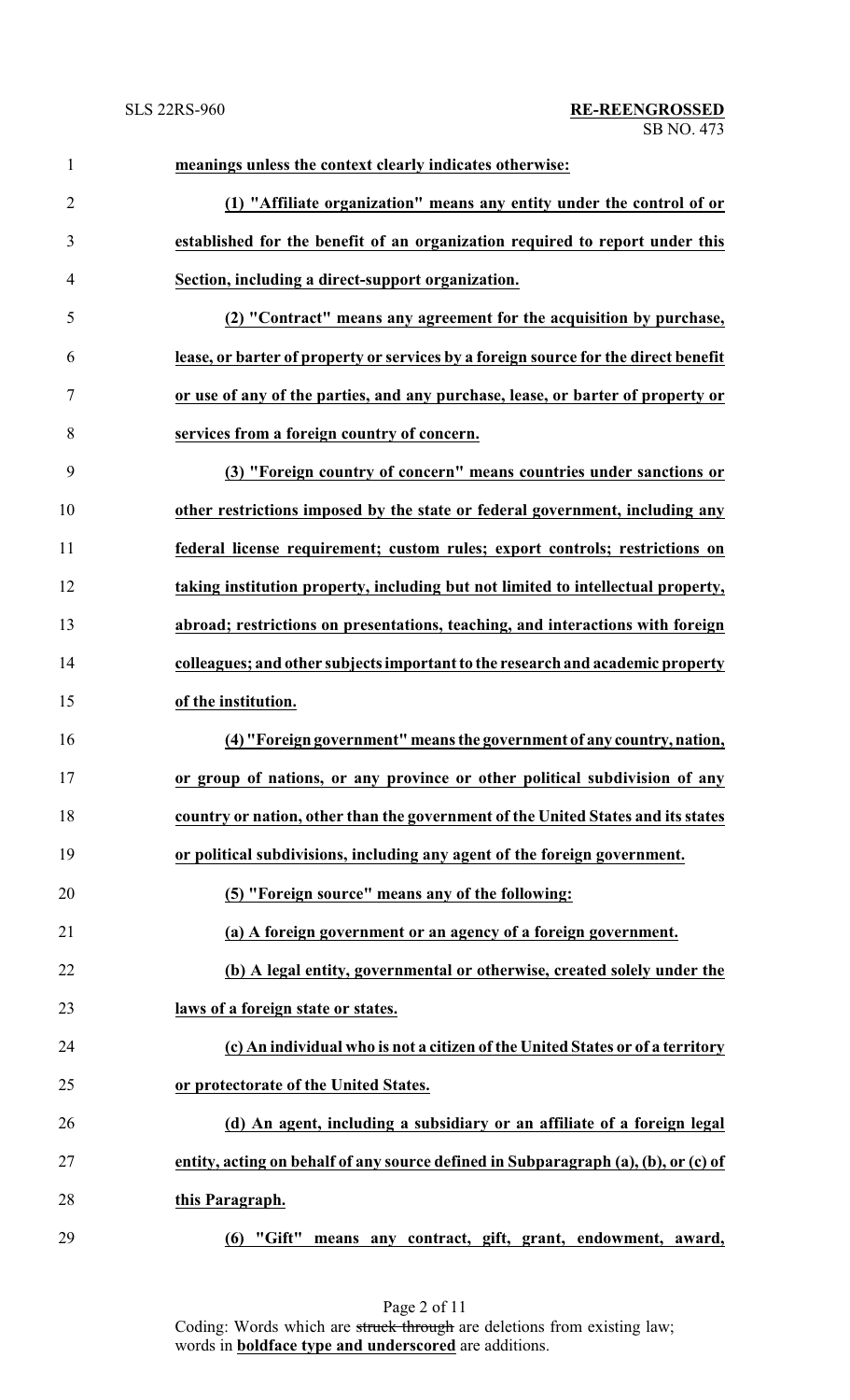| $\mathbf{1}$   | scholarship, or donation of money or property of any kind, or any combination           |
|----------------|-----------------------------------------------------------------------------------------|
| $\overline{2}$ | thereof, including a conditional or unconditional pledge of a contract, gift,           |
| 3              | grant, endowment, award, scholarship, or donation. For purposes of this                 |
| $\overline{4}$ | Paragraph, the term "pledge" means a promise, agreement, or an expressed                |
| 5              | intention to give a thing of value.                                                     |
| 6              | (7) "Postsecondary education institution" or "institution" means a                      |
| $\overline{7}$ | Louisiana college or university, a nonpublic postsecondary institution that is a        |
| 8              | member of the Louisiana Association of Independent Colleges and Universities,           |
| 9              | and any other entity offering a program of postsecondary education that has a           |
| 10             | physical presence in the state and is required to report foreign gifts or contracts     |
| 11             | pursuant to 20 U.S.C. 1011f, or an affiliate organization of any such college,          |
| 12             | university, institution, or school.                                                     |
| 13             | (8) "Research-related support position" means any individual in a                       |
| 14             | support role funded by gifts, grants, or contracts.                                     |
| 15             | B.(1)(a) Each institution shall report any gift received directly or                    |
| 16             | indirectly from a foreign source with a value of fifty thousand dollars or more.        |
| 17             | This report shall be made each January thirty-first and July thirty-first and           |
| 18             | shall include the gifts made during the six-month period ending on the last day         |
| 19             | of the month immediately preceding the reporting month. The institution shall           |
| 20             | include in its report gifts received by all affiliate organizations of the institution. |
| 21             | (b) If a foreign source provides more than one gift directly or indirectly              |
| 22             | to an institution and its affiliate organizations in a single fiscal year and the total |
| 23             | value of all gifts is fifty thousand dollars or more, then all gifts received from      |
| 24             | that foreign source shall be reported.                                                  |
| 25             | (c) For purposes of this Paragraph, a gift received from a foreign source               |
| 26             | through an intermediary shall be considered an indirect gift to the institution.        |
| 27             | (2) A report required under this Subsection shall be made to the                        |
| 28             | following entities:                                                                     |
| 29             | (a) The institution's board of supervisors. The respective board shall file             |

Page 3 of 11 Coding: Words which are struck through are deletions from existing law; words in **boldface type and underscored** are additions.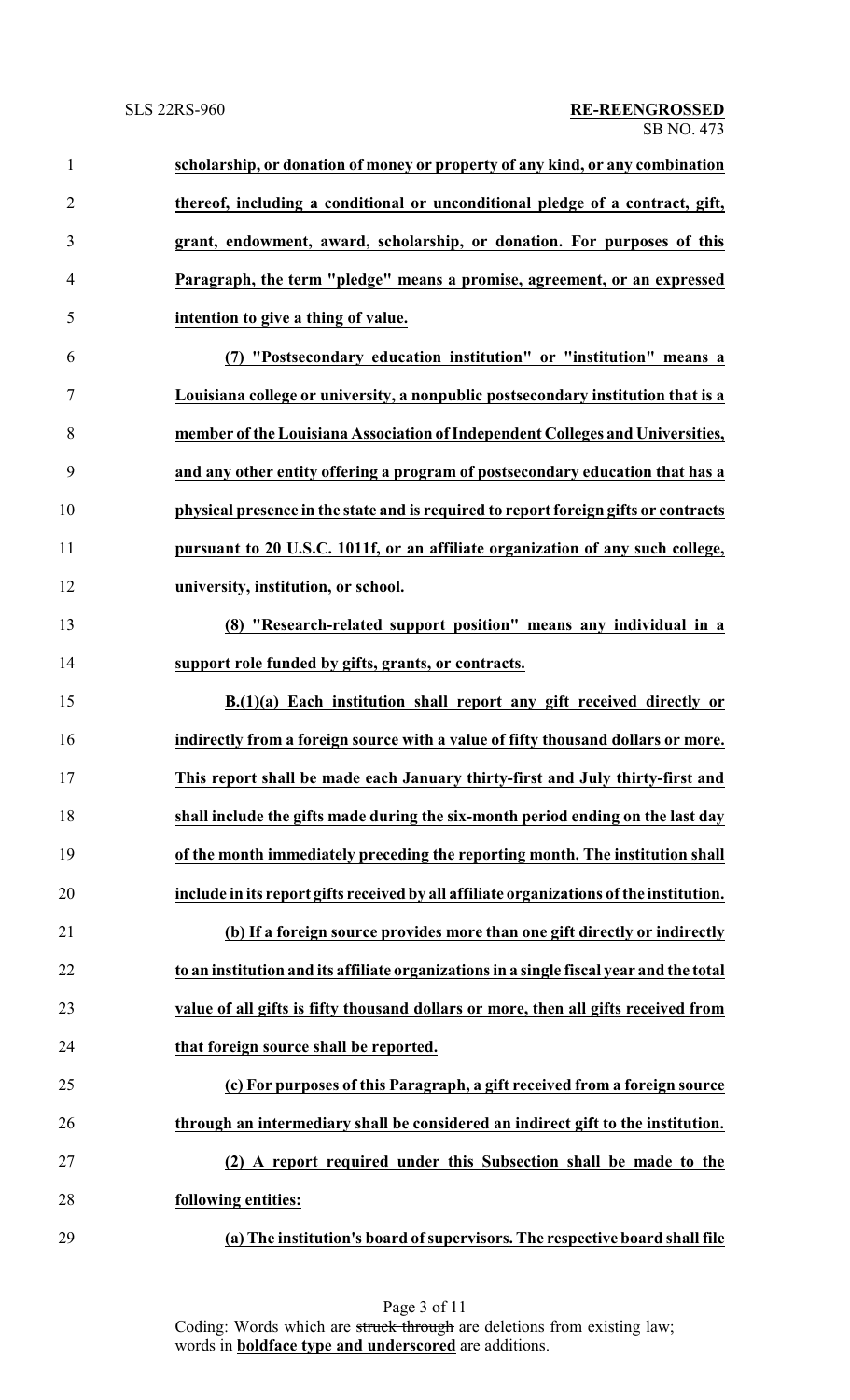| $\mathbf{1}$             | an annual summary of these gifts with the Board of Regents.                         |
|--------------------------|-------------------------------------------------------------------------------------|
| $\overline{2}$           | (b) Unless already reported to the institution's board of supervisors, an           |
| 3                        | annual summary of the gifts shall be filed with the Board of Regents for any        |
| $\overline{\mathcal{A}}$ | institution or affiliate organization of the institution.                           |
| 5                        | C. Reports of gifts subject to the requirements of this Section shall               |
| 6                        | include the following information, unless the information is exempt from            |
| 7                        | disclosure under the provisions of this Section or otherwise prohibited or          |
| 8                        | deemed confidential under federal or state law:                                     |
| 9                        | (1) The amount of the gift and the date it was received.                            |
| 10                       | (2) The contract start and end date, if the gift is a contract.                     |
| 11                       | (3) The name of the foreign source and, if not a foreign government, the            |
| 12                       | country of citizenship, if known, and the country of principal residence or         |
| 13                       | domicile of the foreign source.                                                     |
| 14                       | $(4)(a)$ A copy of any gift agreement between the foreign source and the            |
| 15                       | institution, signed by the foreign source and the chief administrative officer of   |
| 16                       | the institution, or their respective designees, which includes a detailed           |
| 17                       | description of the purpose for which the gift is to be used by the institution, the |
| 18                       | identification of the persons whom the gift is explicitly intended to benefit, and  |
| 19                       | any applicable conditions, requirements, restrictions, or terms made a part of      |
| 20                       | the gift regarding the control of curricula, faculty, student admissions, student   |
| 21                       | fees, or contingencies placed upon the institution to take a specific public        |
| 22                       | position or to award an honorary degree. If an agreement contains information       |
| 23                       | protected from disclosure, an abstract and redacted copy of the disclosure          |
| 24                       | containing information that is not protected shall be submitted in lieu of a copy   |
| 25                       | of the agreement.                                                                   |
| 26                       | (b) Beginning July 1, 2024, the internal auditor of the Board of Regents            |
| 27                       | shall annually inspect or audit a random sample of at least five percent of the     |
| 28                       | total number of gifts disclosed by or gift agreements received from any             |
| 29                       | institution during the previous fiscal year to determine the institution's          |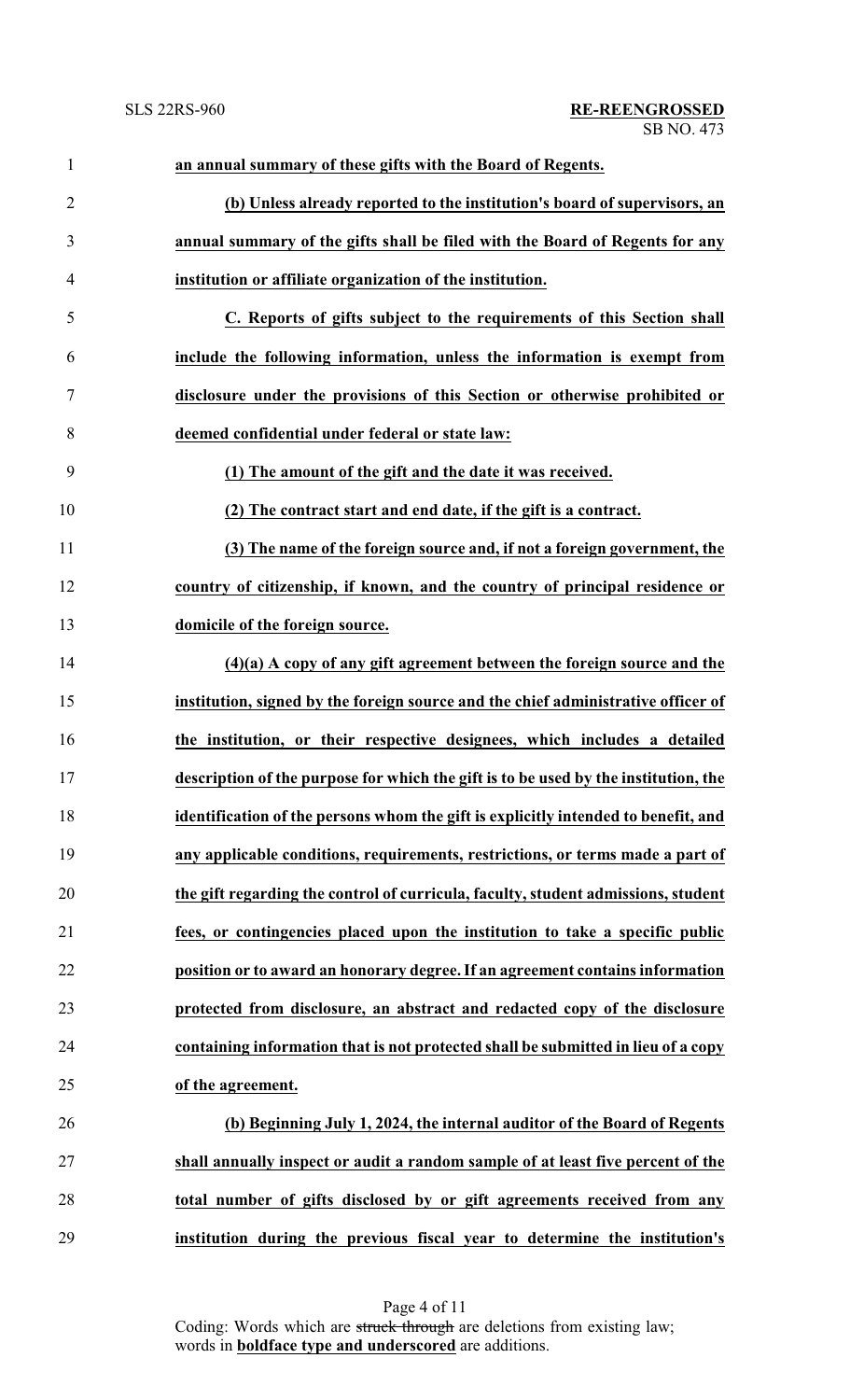| $\mathbf{1}$   | compliance with the requirements of this Section.                                   |
|----------------|-------------------------------------------------------------------------------------|
| $\overline{2}$ | (c) Upon request by the governor, the president of the Senate, or the               |
| 3              | speaker of the House of Representatives, the internal auditor of the Board of       |
| $\overline{4}$ | Regents shall inspect or audit a gift or gift agreement.                            |
| 5              | D. An institution that knowingly, willfully, or negligently fails to disclose       |
| 6              | the information required in this Section shall be subject to a civil penalty of one |
| 7              | hundred five percent of the amount of the undisclosed gift, payable only from       |
| 8              | non-state funds of the institution or the affiliate organization that received the  |
| 9              | gift. The recovered funds shall be deposited into the state general fund.           |
| 10             | §1826.3. Screening foreign researchers                                              |
| 11             | A.(1) Every person seeking employment with a postsecondary education                |
| 12             | institution as defined in R.S. 17:1826.2 in a research or research-related support  |
| 13             | position, or applying as a graduate student for a research or research-related      |
| 14             | support position, or for a position as a visiting researcher shall, prior to being  |
| 15             | offered a position of employment, be screened by the institution to determine       |
| 16             | if any of the following apply to the person:                                        |
| 17             | (a) The person is a citizen of a foreign country and not a permanent                |
| 18             | resident of the United States.                                                      |
| 19             | (b) The person is a citizen or permanent resident of the United States              |
| 20             | who has any affiliation with an institution or program in a foreign country of      |
| 21             | concern as defined in R.S. 17:1826.2.                                               |
| 22             | (c) The person has at least one year of prior employment or training in             |
| 23             | a foreign country of concern as defined in R.S. 17:1826.2, except for               |
| 24             | employment or training by an agency of the United States government.                |
| 25             | (2) The provisions of this Subsection shall apply only to institutions that         |
| 26             | receive state appropriations and have annual research budgets of ten million        |
| 27             | dollars or more.                                                                    |
| 28             | B. Each foreign applicant for a position listed in Subsection A of this             |
| 29             | Section shall submit a copy of the applicant's current passport and the most        |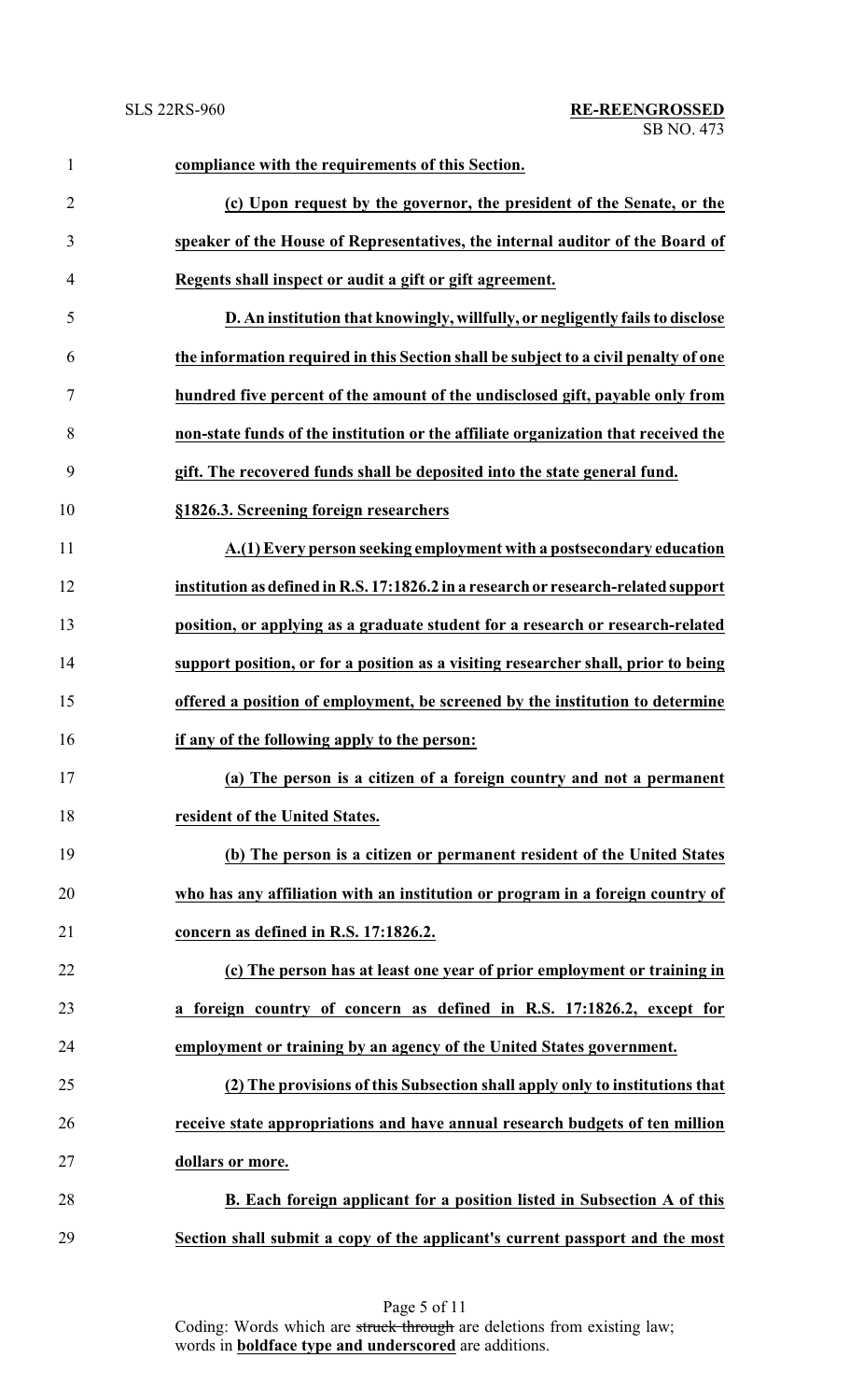**recently submitted Online Nonimmigrant Visa Application, DS-160. After extraction of all information relevant to the requirements of this Section, the institution may destroy or return the copy of the DS-160 submitted by an applicant.**

 **C. Each applicant for a position listed in Subsection A of this Section shall submit a complete resume and curriculum vitae, including every institution of higher education attended; all previous employment since the applicant's eighteenth birthday; a list of all published material for which the applicant received credit as an author, a researcher, or otherwise or to which the applicant contributed significant research, writing, or editorial support; a list of the applicant's current and pending research funding, and its amount, from any source, including the applicant's role on the project, and a brief description of the research; and a full disclosure of nonuniversity professional activities, including any affiliation with an institution or program in a foreign country of concern. If an applicant has been continually employed or enrolled in a postsecondary education institution in the United States for twenty years or more, the resume may, but is not required to, include employment history before the most recent twenty-year period.**

 **D. The president or chief administrative officer of the institution shall adopt a policy for the proper screening of all individuals subject to this Part for research-related support positions and shalltakenecessary and reasonable steps to verify all attendance, employment, publications, and contributions listed in the application prior to any offer of a position to the applicant. Necessary and reasonable steps may include the following:**

# **(1) Searching public databases for research publications and presentations.**

 **(2) Searching public conflict of interest records to identify any research publication or presentation that may have been omitted from the application. (3) Contacting employers from the previous ten years to verify**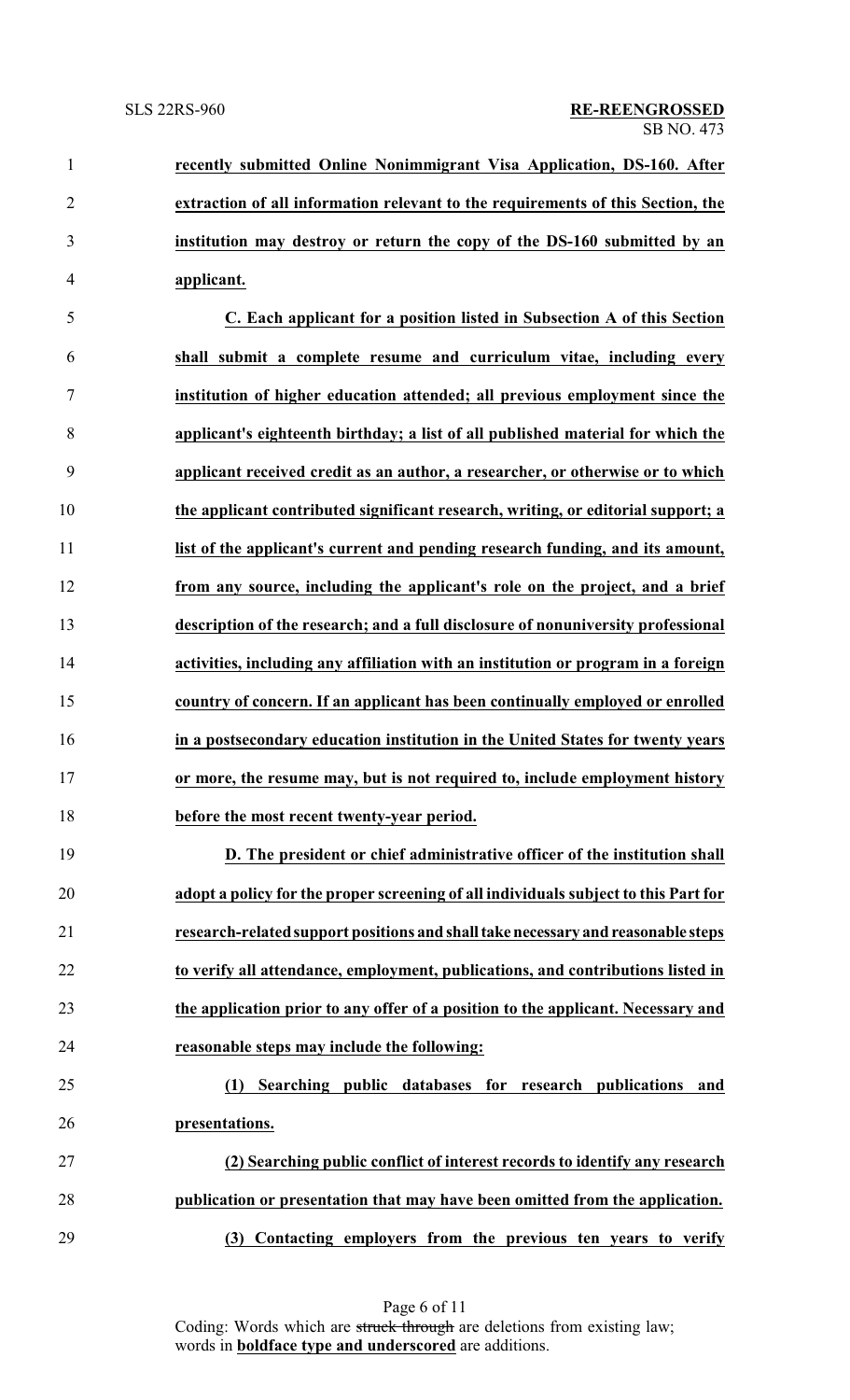| $\mathbf{1}$   | employment.                                                                                                                                                        |
|----------------|--------------------------------------------------------------------------------------------------------------------------------------------------------------------|
| $\overline{2}$ | (4) Contacting all institutions of higher education attended to verify                                                                                             |
| 3              | enrollment and educational progress.                                                                                                                               |
| $\overline{4}$ | (5) Searching public listings of persons subject to sanctions or                                                                                                   |
| 5              | restrictions under federal or state law.                                                                                                                           |
| 6              | (6) Requesting further investigation, including but not limited to a                                                                                               |
| 7              | second background check performed by the Federal Bureau of Investigation,                                                                                          |
| 8              | the Louisiana State Police, or any other qualified local law enforcement agency,                                                                                   |
| 9              | if any of the individual's information provided on the online non-immigrant visa                                                                                   |
| 10             | application Form DS-160 raises any security concerns for the institution about                                                                                     |
| 11             | the individual's relationship with a foreign country of concern.                                                                                                   |
| 12             | E. Each institution may direct the research integrity officer to approve                                                                                           |
| 13             | an applicant for hire based on a risk-based determination considering the                                                                                          |
| 14             | nature of the research and the background and ongoing affiliations of the                                                                                          |
| 15             | applicant.                                                                                                                                                         |
| 16             | F. The requirements of this Section shall be completed before offering                                                                                             |
| 17             | any position to an applicant for a position listed in Subsection A of this Section.                                                                                |
| 18             | G. Prior to July 1, 2025, the office of the legislative auditor shall perform                                                                                      |
| 19             | an operational audit regarding implementation of the provisions of this Section.                                                                                   |
| 20             | §1826.4. Foreign travel; research institutions                                                                                                                     |
| 21             | A. By July 1, 2023, each postsecondary education institution as defined                                                                                            |
| 22             | in R.S. 17:1826.2 that receives state appropriations and has a research budget                                                                                     |
| 23             | of ten million dollars or more shall establish an international travel approval                                                                                    |
| 24             | and monitoring program. The program shall require preapproval and screening                                                                                        |
| 25             | by the institution for any employment-related foreign travel and                                                                                                   |
| 26             | employment-related foreign activities engaged in by any faculty member,                                                                                            |
| 27             | researcher, or any other research department staff. This requirement is in                                                                                         |
| 28             | addition to any other travel approval process applicable to the institution.                                                                                       |
| $\sim$ $\sim$  | $\mathbf{r}$ , $\mathbf{r}$ , $\mathbf{r}$ , $\mathbf{r}$ , $\mathbf{r}$ , $\mathbf{r}$ , $\mathbf{r}$ , $\mathbf{r}$ , $\mathbf{r}$ , $\mathbf{r}$ , $\mathbf{r}$ |

**B.(1) Preapproval by the institution shall be based on the applicant's**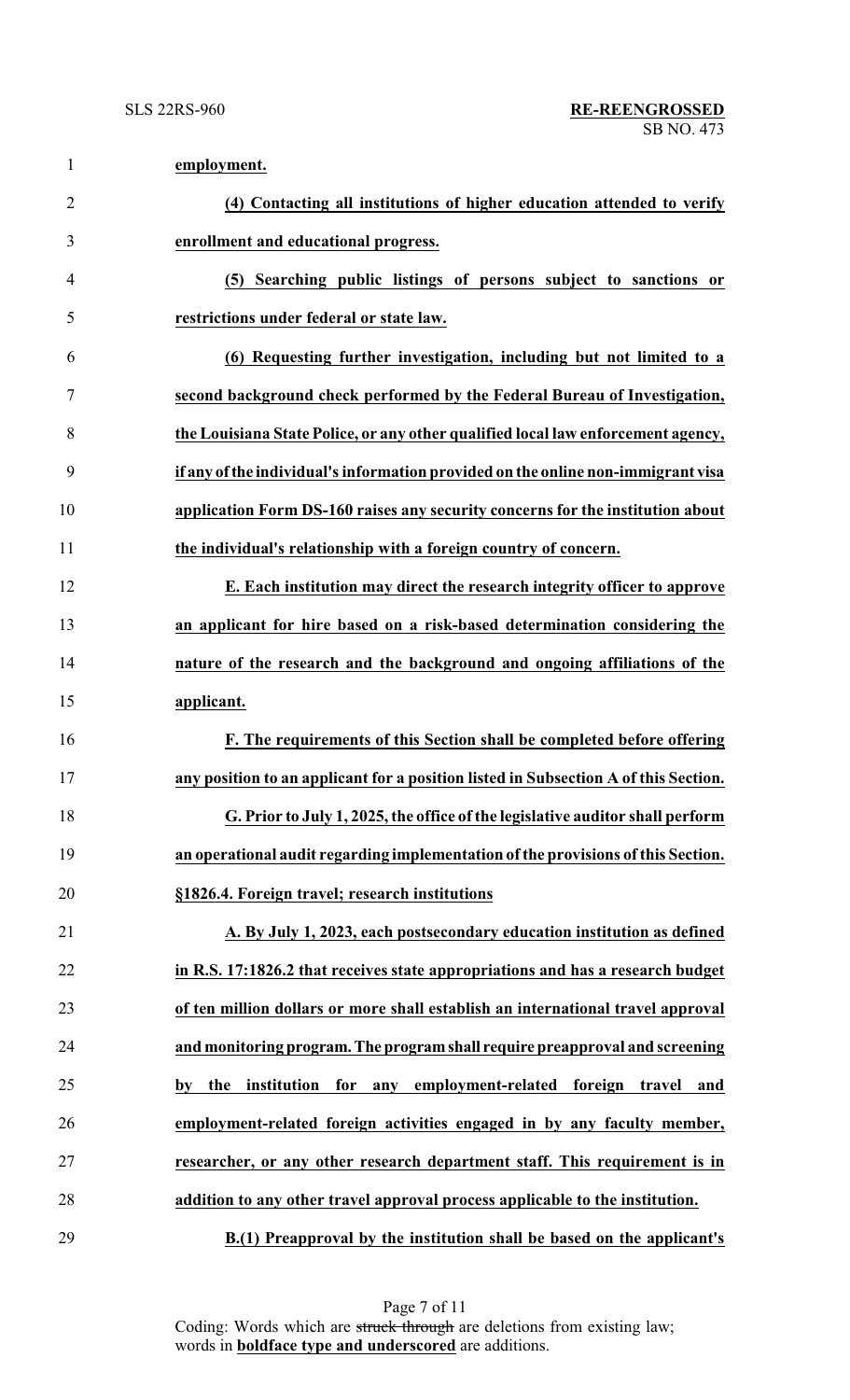**review and acknowledgment of guidance published by the institution which relates to countries under sanctions or other restrictions imposed by the state or federal government, including any federal license requirement; customs rules; export controls; restrictions on taking institution property, including intellectual property, abroad; restrictions on presentations, teaching, and interactions with foreign colleagues; and other subjects important to the research and academic integrity of the institution. (2) Preapproval shall be based on the binding commitment of the**

 **individual traveler not to violate the institution's limitations on travel and activities abroad and to obey all applicable federal laws. Any person subject to this Section traveling abroad representing their respective institution, upon return, shall report any gifts of funds, or promises to pay offered by a foreign country of concern or any entity representing the interests of a foreign country of concern.**

 **C. The postsecondary education institution shall maintain records of all foreign travel requests and approvals; expenses reimbursed by the institution during travel, including for transportation, food, and lodging; and payments and honoraria received during the travel and activities, including for transportation, food, and lodging. The institution shall keep records of the purpose of the travel and any records related to the foreign activity review. These records shall be retained for at least three years or any longer period of time required by any other applicable state or federal law.**

 **D. The institution shall provide an annual report of travel to foreign countries of concern as defined in R.S. 17:1826.2 listing individual travelers, foreign locations visited, and foreign institutions visited to the board of supervisors of the applicable institution.**

 **E. By July 1, 2025, the office of the legislative auditor shall perform an operational audit regarding the implementation of this Section.**

Section 2. This Act shall become effective on July 1, 2023.

Page 8 of 11 Coding: Words which are struck through are deletions from existing law; words in **boldface type and underscored** are additions.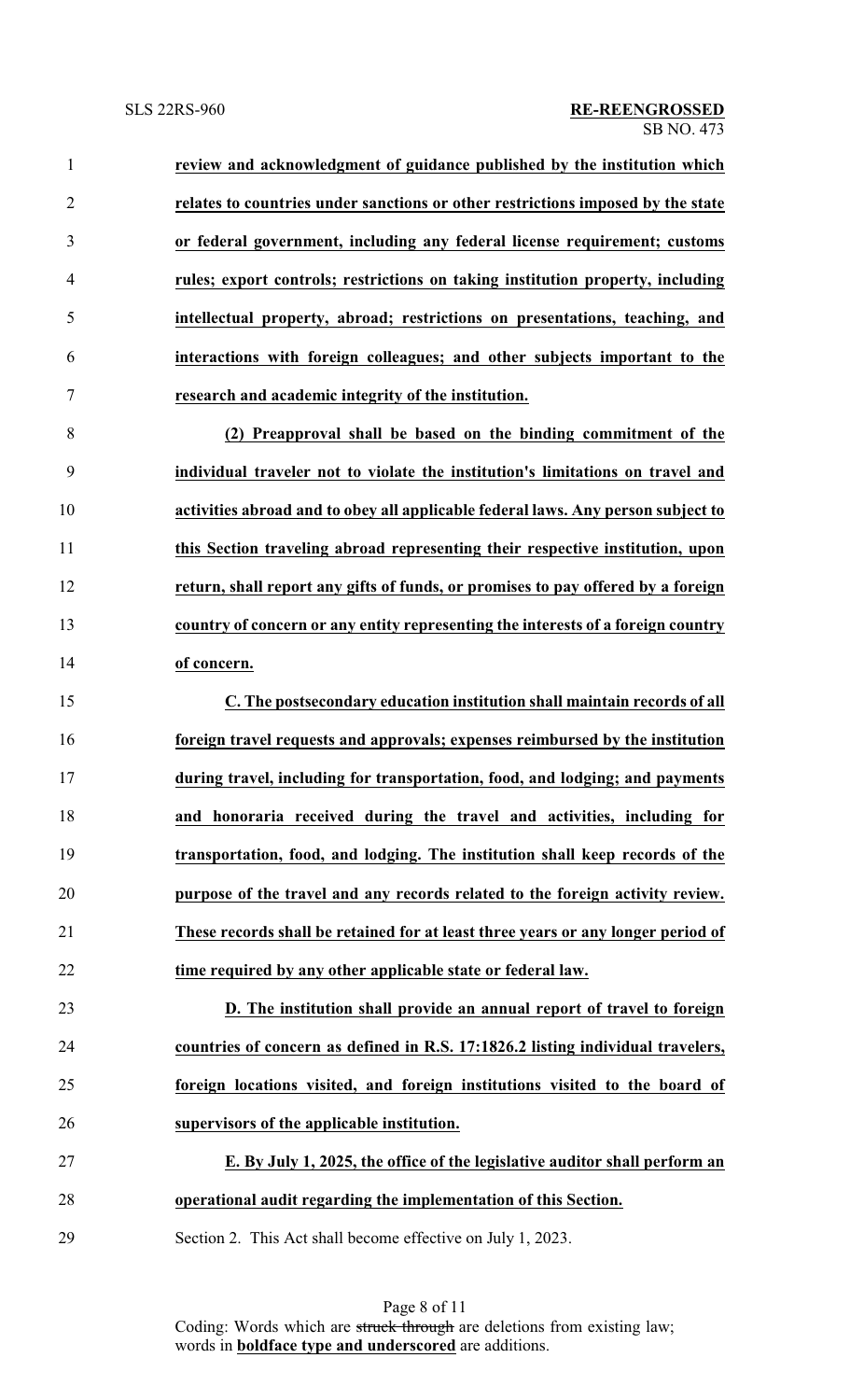The original instrument was prepared by Thomas L. Tyler. The following digest, which does not constitute a part of the legislative instrument, was prepared by Tyler McCloud.

# **DIGEST**

SB 473 Re-Reengrossed 2022 Regular Session Milligan

Proposed law shall be known as the "Higher Education Foreign Security Act of 2022".

Proposed law provides for reporting of gifts and contracts funded from foreign sources, screening of foreign researchers, and travel involving institutions of higher education.

Proposed law defines certain terms including "affiliate organization", "foreign country of concern", and "foreign source".

Proposed law requires each institution of higher education and its affiliate organizations to report any gift received directly or indirectly from a foreign source having a value of \$50,000 or more in a fiscal year and that the report include all gifts valued at \$50,000 or more. Provides that the report be made to the following:

- (1) The institution's board of supervisors and an annual summary to the Board of Regents.
- (2) Unless already reported to the institution's board of supervisors, an annual summary of the gifts shall be filed with the Board of Regents for any institution of higher education or an affiliate organization of the institution.

Proposed law requires that the report include the amount of the gift and the date received; if the gift is a contract, its start and end date; name of the foreign source and country of principal residence or domicile; and a copy of the agreement between the foreign source and the institution.

Proposed law, beginning July 1, 2024, requires the internal auditor of the Board of Regents to annually audit a random sample of at least five percent of the total number of gifts. Provides for audits upon request by the governor or the presiding officers of the legislature.

Proposed law subjects an institution of higher education to a civil penalty of 105% of the amount of undisclosed gifts if it knowingly, willfully, or negligently fails to disclose the information required in proposed law.

Proposed law requires that every person seeking employment in an institution of higher education that receives state appropriations and has an annual research budget of \$10 million or more, in a research or research-related support position, or applying as a graduate student for a research or research-related support position, or for a position as a visiting researcher be screened prior to being offered a position of employment to determine the following:

- (1) Whether the person is a citizen of a foreign country and not a permanent resident of the United States.
- (2) Whether the person is a citizen or permanent resident of the United States who has any affiliation with an institution or program in a foreign country of concern.
- (3) Whether the person has at least one year of prior employment or training in a foreign country of concern, except for employment or training by an agency of the United States government.

Proposed law requires foreign applicants to provide a copy of their current passport and the

Page 9 of 11

Coding: Words which are struck through are deletions from existing law; words in **boldface type and underscored** are additions.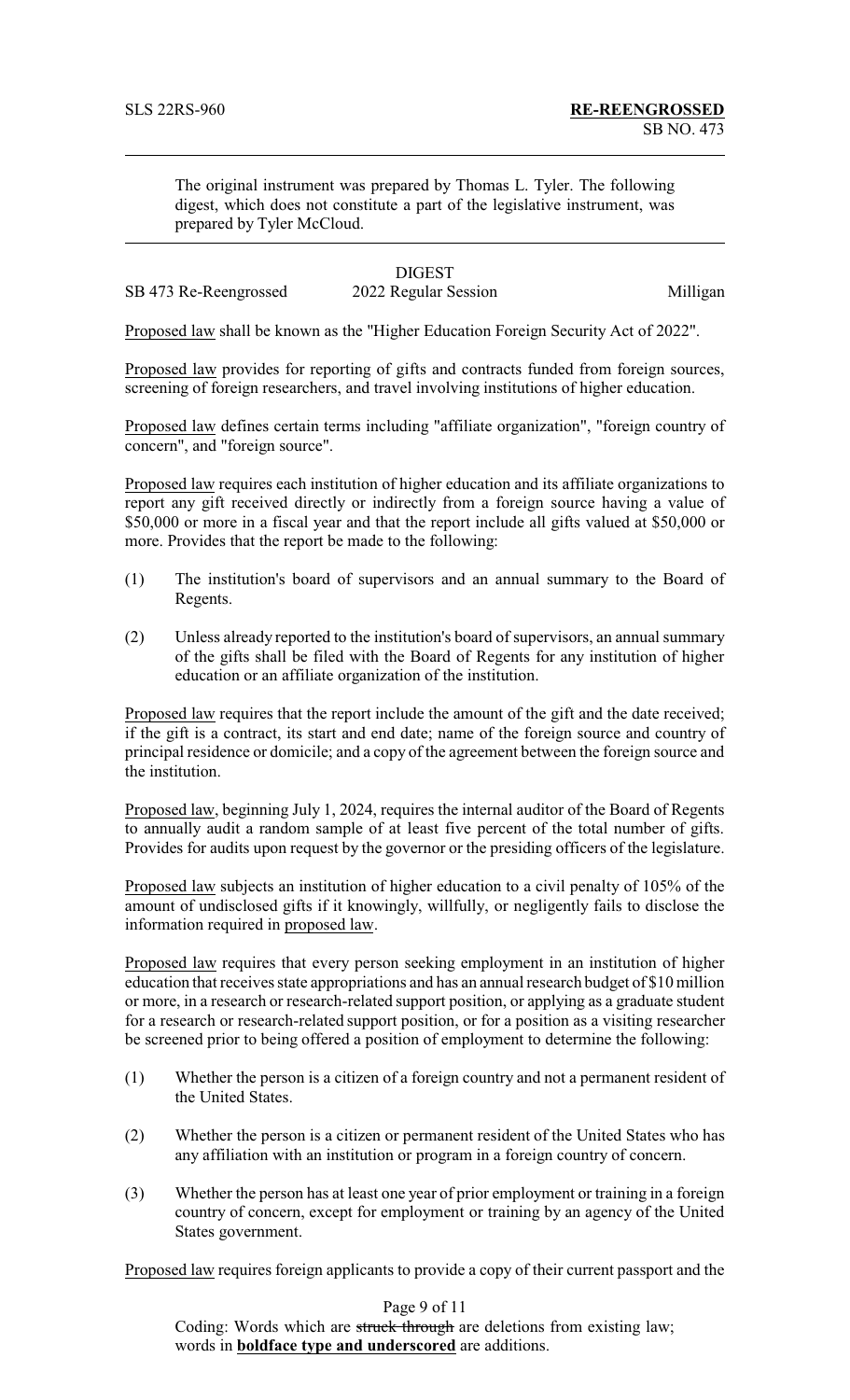most recently submitted Online Nonimmigrant Visa Application, DS-160.

Proposed law requires every applicant to submit a complete resume and curriculum vitae, including every institution of higher education attended; all previous employment since the applicant's eighteenth birthday; a list of all published material for which the applicant received credit as an author, a researcher, or otherwise or to which the applicant contributed significant research, writing, or editorial support; a list of the applicant's current and pending research funding, and its amount, from any source, including the applicant's role on the project, and a brief description of the research; and a full disclosure of non-university professional activities, including any affiliation with an institution or program in a foreign country of concern. If an applicant has been continually employed or enrolled in a postsecondary education institution in the United States for 20 years or more, the resume may but does not have to, include employment history before the most recent twenty year period.

Proposed law requires review and verification of all materials submitted as well as attendance, employment, publications, and contributions listed in the application prior to any offer of a position to the applicant. Provides that verification steps may include the following:

- (1) Searching public databases for research publications and presentations.
- (2) Searching public conflict of interest records to identify any research publication or presentation that may have been omitted from the application.
- (3) Contacting employers from the previous 10 years to verify employment.
- (4) Contacting all institutions of higher education attended to verify enrollment and educational progress.
- (5) Searching public listings of persons subject to sanctions or restrictions under federal law.
- (6) Requesting further investigation, including but not limited to a second background check performed by the Federal Bureau of Investigation, the La. State Police, or other qualified local law enforcement agency, if any of the individual's information provided on the Form DS-160 raises any security concerns for the institution about the individual's relationship with a foreign country of concern.

Proposed law authorizes each institution to direct the approval of an applicant for hire based on a risk-based determination considering the nature of the research and the background and ongoing affiliations of the applicant.

Proposed law requires, by July 1, 2023, each institution receiving state appropriations and with a research budget of \$10 million or more to establish an international travel approval and monitoring program. Requires preapproval and screening by the institution for any employment-related foreign travel and employment-related foreign activities engaged in by all faculty, researchers, and research department staff. Provides that preapproval be based on the applicant's review and acknowledgment of guidance from the institution which relates to countries under sanctions or other restrictions imposed by the state or federal government, including any federal license requirement; customs rules; export controls; restrictions on taking institution property, including intellectual property, abroad; restrictions on presentations, teaching, and interactions with foreign colleagues; and other subjects important to the research and academic integrity of the institution.

Proposed law requires any person subject to proposed law traveling abroad representing their institution, upon return, to report any gifts of funds, or promises to pay by a foreign country of concern or any entity representing the interests of a foreign country of concern.

Page 10 of 11 Coding: Words which are struck through are deletions from existing law; words in **boldface type and underscored** are additions.